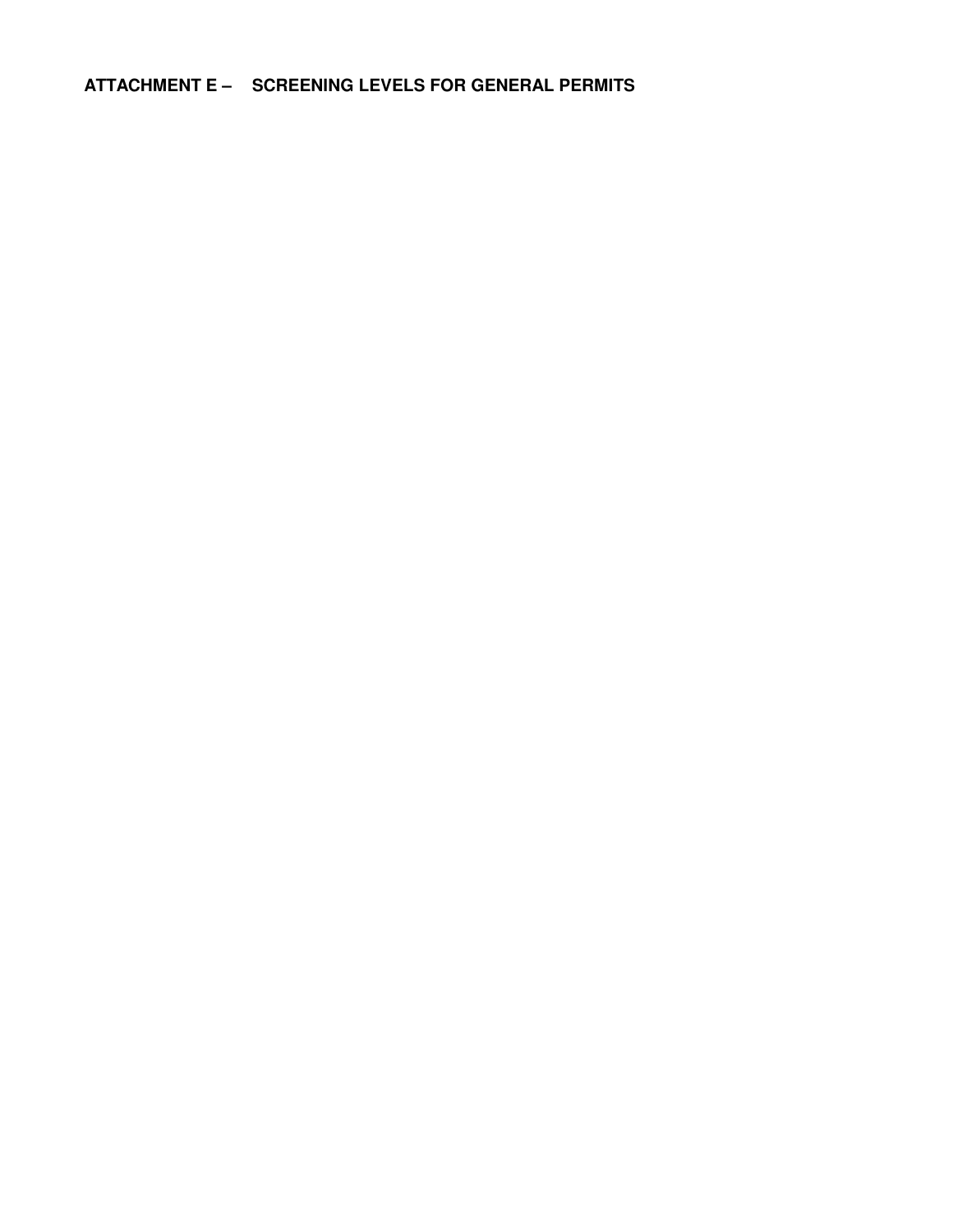## SCREENING LEVELS FOR GENERAL PERMITS (screening to be conducted on untreated wastewater sample prior to issuance of permit)

| <b>POLLUTANT</b>                               | MUN <sup>(a)</sup>       | Others ${}^{(b)}$        | <b>Minimum</b><br>Levels | <b>POLLUTANT</b>                 | MUN <sup>(a)</sup> | Others <sup>(b)</sup>    | <b>Minimum</b><br>Levels |  |
|------------------------------------------------|--------------------------|--------------------------|--------------------------|----------------------------------|--------------------|--------------------------|--------------------------|--|
|                                                | $(\mu g/L)$              | $(\mu g/L)$              | $(\mu g/L)$              |                                  | $(\mu g/L)$        | $(\mu g/L)$              | $(\mu g/L)$              |  |
| <b>VOLATILE ORGANICS</b>                       |                          |                          |                          | METLS <sup>(1)</sup>             |                    |                          |                          |  |
| 1.1 Dichloroethane                             | 5                        | 5                        | $\mathbf{1}$             | Antimony (Sb)                    | 14                 | 4300                     | 5                        |  |
| 1,1 Dichloroethylene                           | 0.057                    | 3.2                      | 0.5                      | Arsenic (As)                     | 50                 | 36                       | 10                       |  |
| 1.1.1 Trichloroethane                          | 200                      | 200                      | 2                        | Beryllium (Be)                   | $\overline{4}$     | $\overline{\phantom{a}}$ | 0.5                      |  |
| 1,1,2 Trichloroethane                          | 0.60                     | 42                       | 0.5                      | Cadmium (Cd)                     | 2.4                | 9.4                      | 0.5                      |  |
| 1,1,2,2 Tetrachloroethane                      | 0.17                     | 1                        | 0.5                      | Chromium III (Cr <sup>3+</sup> ) | 50                 | $\overline{\phantom{a}}$ | 10                       |  |
| 1.2 Dichlorobenzene                            | 600                      | 600                      | 0.5                      | Chromium VI (Cr <sup>6+</sup> )  | 11                 | 50                       | 5                        |  |
| 1,2 Dichloroethane                             | 0.38                     | 99                       | 0.5                      | Copper (Cu)                      | 9.4                | 3.7                      | 0.5                      |  |
| 1,2 Dichloropropane                            | 0.52                     | 39                       | 0.5                      | Cyanide (CN)                     | 5.2                | $\overline{\phantom{a}}$ | 5                        |  |
| 1,2-Trans Dichloroethylene                     | 10                       | 10                       | 1                        | Lead (Pb)                        | 3.2                | 8.5                      | 0.5                      |  |
| 1,3 Dichlorobenzene                            | 400                      | 2600                     | $\mathbf{2}$             | Mercury (Hg)                     | 0.050              | 0.051                    | 0.2                      |  |
| 1,3 Dichloropropylene                          | 0.5                      | 0.5                      | 0.5                      | Nickel (Ni)                      | 52                 | 8.3                      | 1                        |  |
| 1.4 Dichlorobenzene                            | 5                        | 0.5                      | 0.5                      | Selenium (Se)                    | 5.0                | 71                       | $\overline{c}$           |  |
| 2-Chloroethyl vinyl ether                      | $\overline{\phantom{a}}$ | $\overline{\phantom{a}}$ | 1                        | Silver (Ag)                      | $\overline{4}$     | 2.2                      | 0.25                     |  |
| Acetone                                        | 700                      | 700                      | na                       | Thallium (Ti)                    | 1.7                | 6.3                      | $\mathbf{1}$             |  |
| Acrolein                                       | 100                      | 100                      | 5                        | Zinc (Zn)                        | 122                | 86                       | 20                       |  |
| Acrylonitrile                                  | 0.059                    | 0.66                     | 2.0                      | <b>PESTICIDES AND PCBs</b>       |                    |                          |                          |  |
| Benzene                                        | 1.0                      | 1                        | 0.5                      | 4,4'-DDD                         | 0.00083            | 0.00084                  | 0.05                     |  |
| Bromoform                                      | 4.3                      | 360                      | 0.5                      | 4.4'-DDE                         | 0.00059            | 0.00059                  | 0.05                     |  |
| Carbon Tetrachloride                           | 0.25                     | 0.5                      | 0.5                      | 4,4'-DDT                         | 0.00059            | 0.00059                  | 0.01                     |  |
| Chlorobenzene                                  | 30                       | 21000                    | $\mathbf{2}$             | Alpha-Endosulfan                 | 0.056              | 0.0087                   | 0.02                     |  |
| Chlorodibromo-methane                          | 0.401                    | 34                       | 0.5                      | Alpha-BHC                        | 0.0039             | 0.013                    | 0.01                     |  |
| Chloroethane                                   | 100                      | 100                      | 2                        | Aldrin                           | 0.00013            | 0.00014                  | 0.005                    |  |
| Chloroform                                     | 100                      | 100                      | 2                        | Beta-Endosulfan                  | 0.056              | 0.0087                   | 0.01                     |  |
| Dichlorobromo-methane                          | 0.56                     | 46                       | 0.5                      | beta-BHC                         | 0.014              | 0.046                    | 0.005                    |  |
| Ethylbenzene                                   | 700                      | 700                      | $\overline{c}$           | Chlordane                        | 0.00057            | 0.00059                  | 0.1                      |  |
| Ethylene Dibromide                             | 0.05                     | 0.05                     | na                       | delta-BHC                        | --                 | $\overline{\phantom{a}}$ | 0.005                    |  |
| <b>Methyl Bromide</b>                          | 10                       | 4000                     | 2.0                      | <b>Dieldrin</b>                  | 0.00014            | 0.00014                  | 0.01                     |  |
| <b>Methyl Chloride</b>                         | 3                        | 3                        | 0.5                      | <b>Endosulfan Sulfate</b>        | 110                | 240                      | 0.05                     |  |
| Methyl ethyl ketone                            | 700                      | 700                      | na                       | Endrin                           | 0.036              | 0.0023                   | 0.01                     |  |
| Methyl<br>tertiary<br>butyl<br>ether<br>(MTBE) | 5                        | 5                        | na                       | Endrin Aldehyde                  | 0.76               | 0.81                     | 0.01                     |  |
| Methylene Chloride                             | 4.7                      | 1600                     | 0.5                      | Heptachlor                       | 0.00021            | 0.00021                  | 0.01                     |  |
| Tetrachloroethylene                            | 0.8                      | 8.85                     | 0.5                      | <b>Heptachlor Epoxide</b>        | 0.0001             | 0.00011                  | 0.01                     |  |
| Toluene                                        | 150                      | 150                      | $\overline{c}$           | gamma-BHC                        | 0.019              | 0.063                    | 0.02                     |  |
| Trichloroethylene                              | 2.7                      | 5                        | 0.5                      | PCB 1016                         | 0.00017            | 0.00017                  | 0.5                      |  |
| Vinyl Chloride                                 | 0.5                      | 0.5                      | 0.5                      | PCB 1221                         | 0.00017            | 0.00017                  | 0.5                      |  |
| Xylenes                                        | 1750                     | 1750                     | na                       | <b>PCB 1232</b>                  | 0.00017            | 0.00017                  | 0.5                      |  |
|                                                |                          |                          |                          | PCB 1242                         | 0.00017            | 0.00017                  | 0.5                      |  |
|                                                |                          |                          |                          | <b>PCB 1248</b>                  | 0.00017            | 0.00017                  | 0.5                      |  |
|                                                |                          |                          |                          | <b>PCB 1254</b>                  | 0.00017            | 0.00017                  | 0.5                      |  |
|                                                |                          |                          |                          | <b>PCB 1260</b>                  | 0.00017            | 0.00017                  | 0.5                      |  |
|                                                |                          |                          |                          | Toxaphene                        | 0.00073            | 0.00075                  | $0.5\,$                  |  |

(a) = Applies to water with Municipal and Domestic Supply (MUN) (indicated with E and I in the Basin Plan) beneficial uses designations.

(b) = Applies to all other receiving waters

 $(1)$  = Metals concentrations are expressed as total recoverable.